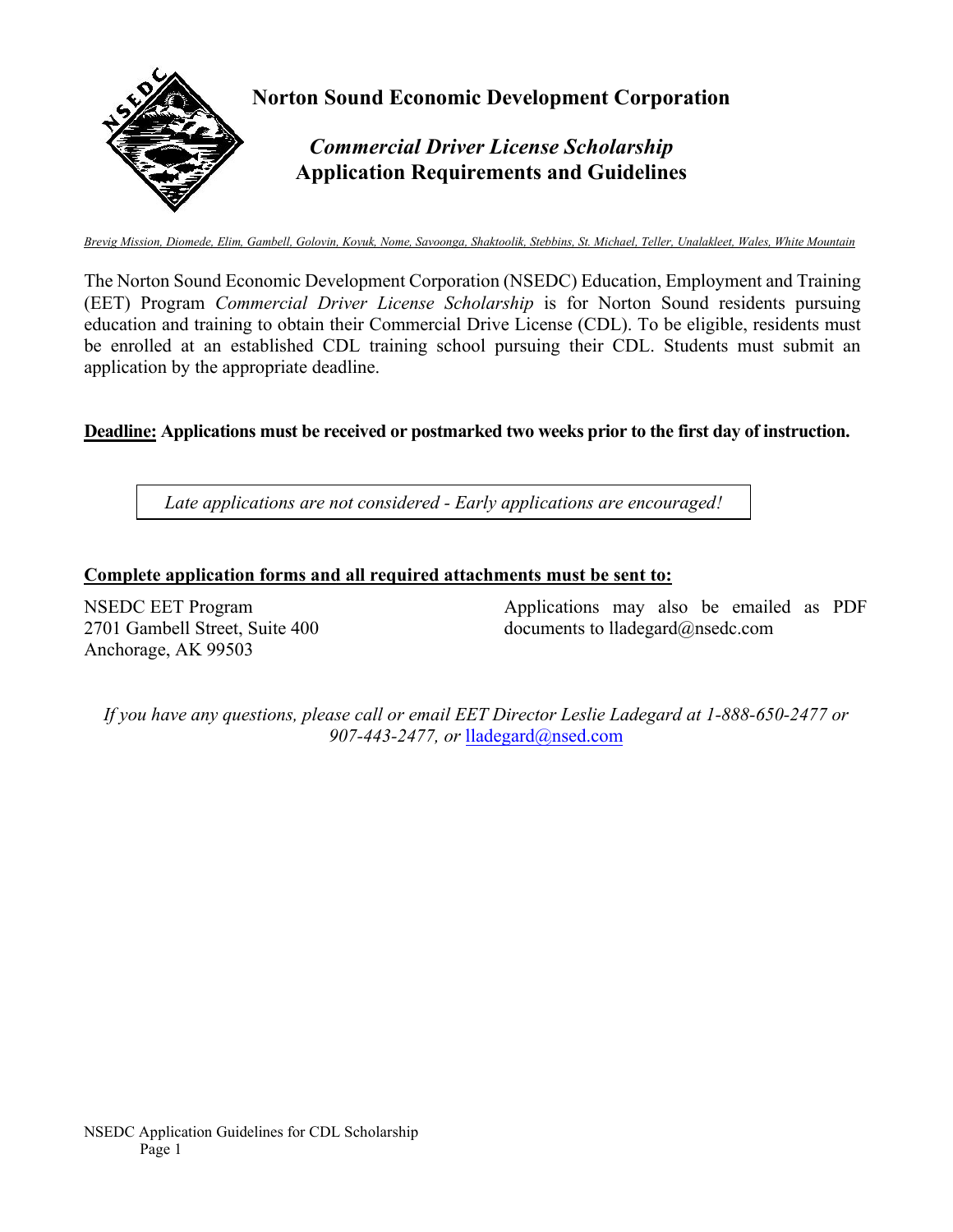## **NSEDC Commercial Driver License Scholarship Application Requirements:**

- **1. New Students.** All applications from new students must include the following:
	- **a. NSEDC Scholarship Application Form (attached) or Pages 3-5 and 9 of CACHE Application Form and all required documents.**
	- **b. One Personal Essay:** Explain, in detail, why you want to be a commercial driver and the steps you will take to become a commercial driver working in the Norton Sound region. Include any potential specific employment opportunities (prospective employer and/or upcoming project) that may become available to you as a result of the training. (Must be 250-500 words).

## **NSEDC Commercial Driver License Scholarship Recipient Eligibility Requirements**

- **1. High School Diploma or GED:** Scholarship recipients must have graduated from high school or have earned a General Education Diploma (GED). This requirement does not apply to students over the age of 45.
- **2. Norton Sound Region Residency:** Each scholarship recipient must qualify as a Norton Sound resident under NSEDC's Norton Sound Residency Guidelines or be a resident of Shishmaref, and must sign a residency certification form. Proof of current residency is required as part of the new student application and NSEDC may request new and continuing students to provide additional proof of residency. *Note:* Students may claim internships or temporary summer employment in a degreerelated job as an additional allowable absence under the Norton Sound Residency Guidelines. Allowable absences do not count against the maximum number of days that an individual can be out of the region.
- **3. Enrollment:** Scholarship recipients must be enrolled in an established driving school.
- **4. Financial Need:** Scholarship recipients must show financial need after other sources of funding have been considered.
- **5. Multiple Awards:** Students who receive an award and successfully complete their CDL training are eligible for future CDL training awards for license upgrades and/or additional endorsements.
- **6. Ineligible Students:** Scholarship awards will not be provided to students who do not meet the requirements set forth in these guidelines.

## **NSEDC Scholarship Award and Appeals Processes**

**1. Award Criteria:** NSEDC strives to award scholarships to all students who submit completed applications by the deadline and who satisfy the scholarship recipient eligibility requirements. However, if the number of scholarship recipients exceeds the funds allocated for scholarships, then higher education awards will be based on financial need and GPA, and vocational education awards will be based on financial need, availability of employment opportunities for graduates from the training program, and commitment to complete training.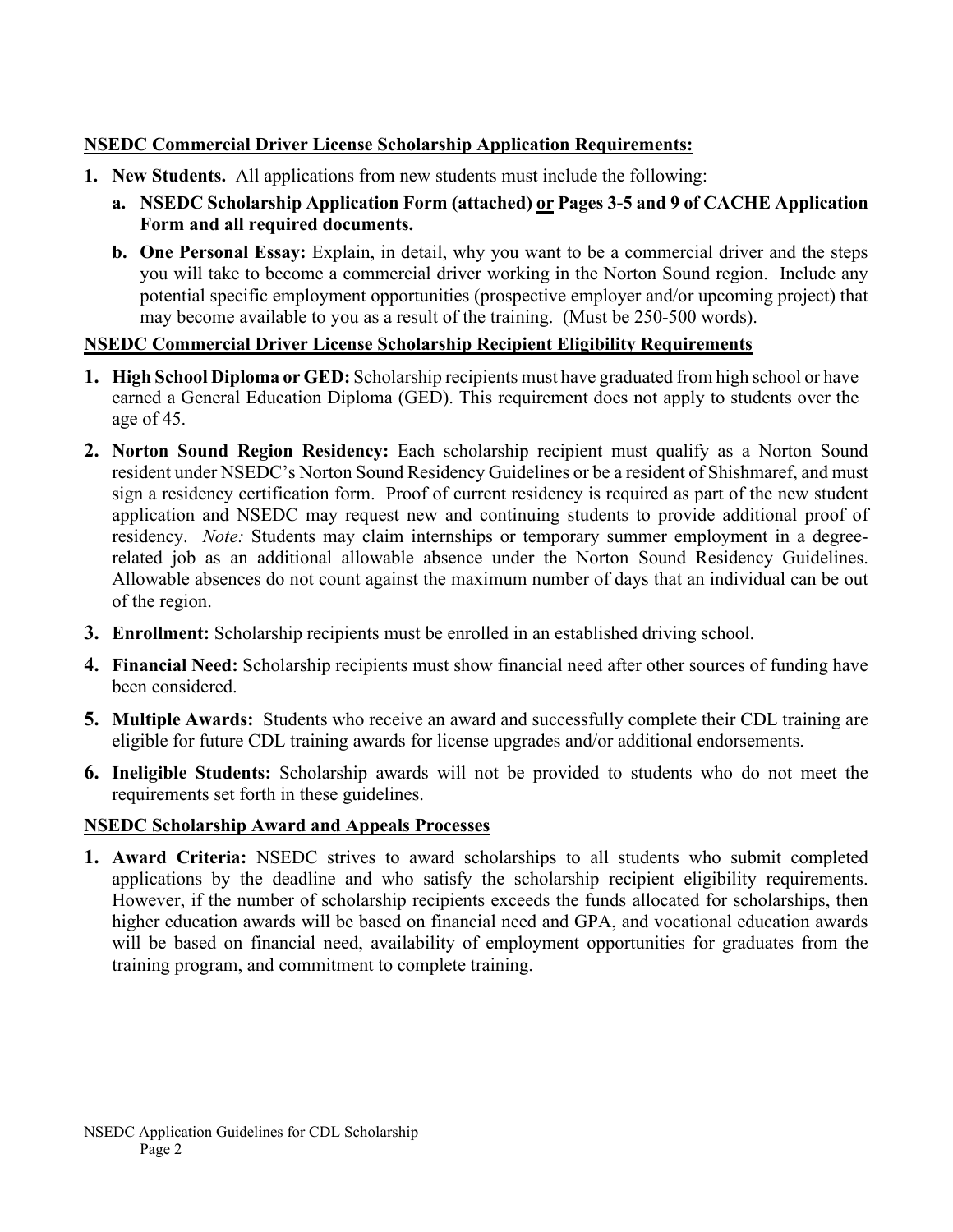- **2. Exceptions and Waivers:** All deadlines and eligibility requirements are strictly enforced. Only exceptions or waivers that are expressly allowed under this written policy may be considered, including the two following exceptions:
	- **a) Academic Probation:** If a student receives a scholarship and completes the CDL training, but must retake the training in order to receive certification or pass a test, the student shall be eligible to apply again for CDL training support in the future. If the student fails a second time, they will be ineligible for future CDL training support. Students who receive CDL training support but fail to complete the training (drops out, removed from course, etc.) shall not be eligible for future CDL training support.
	- **b) Extenuating Circumstances:** Exceptions to the requirement to complete training to remain eligible for future training support may be granted only to students who are forced to withdraw from school due to (i) a death in the student's immediate family (parent, sibling, spouse, or child) or (ii) a serious illness or injury that incapacitates the student or a student's legal dependent. Incapacitation means that an individual is obtaining inpatient treatment or cannot perform basic life functions. Verification by a health care provider is required.
- **3. Residency Appeals:** Students who are denied scholarships due to the residency requirement may appeal the residency determination to the NSEDC Board Appeals Committee. If the NSEDC Board Appeals Committee determines that the student is a resident, the application will be reviewed to ensure all other requirements are met. If all requirements are satisfied, the student shall receive a scholarship award.
- **4. Denial Due to Administrative Error:** If your scholarship application is denied and you believe that the denial was due to administrative error, please submit a written statement along with all supporting evidence to Tyler Rhodes at tyler@nsedc.com. Final determinations will be made based on this letter and attachments.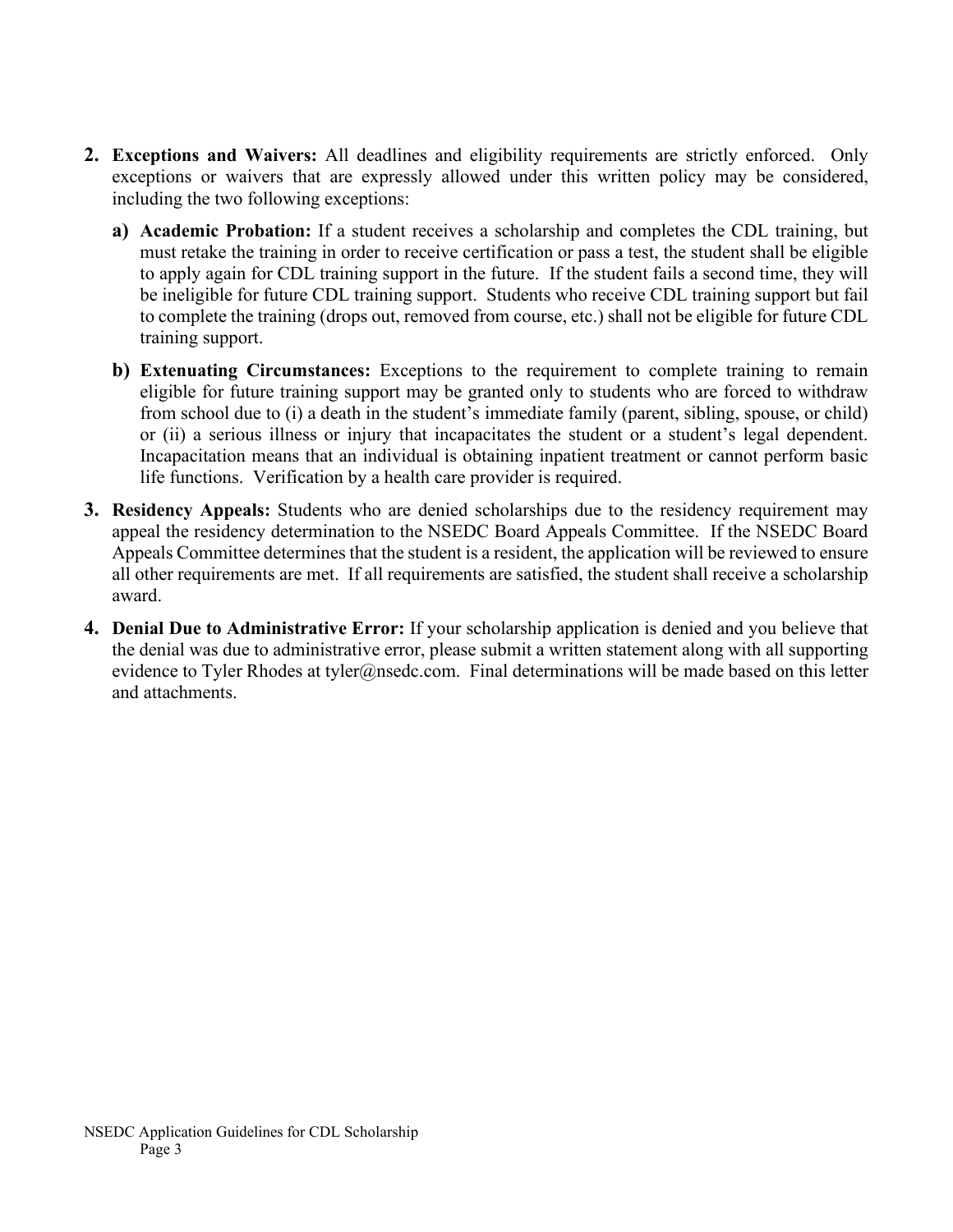NOTE: You **do not** need to submit this page. This page is for you to reference when completing the application.



# **Norton Sound Economic Development Corporation**

*Education, Employment and Training Department 2701 Gambell Street, Suite 400 Anchorage, AK 99503 Tel. (800) 650-2248 • (907) 274-2248 Fax. (907) 274-2249 • www.nsedc.com* 

*Brevig Mission, Diomede, Elim, Gambell, Golovin, Koyuk, Nome, Savoonga, Shaktoolik, Stebbins, St. Michael, Teller, Unalakleet, Wales, White Mountain*

# **NSEDC Higher Education Scholarship Checklist**

### **NSEDC Scholarship Application Requirements for New Students and Continuing Students:**

**1. New Students.** All applications from new students must include the following:

### **a. NSEDC Scholarship Application Form or Pages 3-4 and 8 of CACHE Application Form.**

**b. Personal Statement**: Briefly describe why you wish to attend school and what you plan to do after receiving your degree or training certificate.

**c. Official Transcripts**: If you have previously attended college or vocational training, provide a copy of official transcripts from each accredited institution that you have attended. If you are applying for your first year of college or training, provide your high school transcripts.

**d. Letter of Acceptance**: Provide a letter of acceptance from an accredited college, university, or vocational school.

**e. Two Letters of Recommendations**: Provide two (2) letters of recommendation from teachers, employers, or others with knowledge of your experience or potential. Please do not submit letters from immediate family members.

**f. Current Photograph (Optional):** Provide a current photograph of yourself.

**g. Residency Certification Form and Proof of Residency:** Provide a signed Residency Certification Form and at least one of the following forms of proof of residency:

 $\Box$  A high school diploma from an in-region high school or high school transcripts showing an inregion address is acceptable**, if you are a high school student who will be starting college or training the summer or fall semester immediately after high school graduation**.

- $\Box$  Proof of receipt of a Permanent Fund Dividend (PFD) at an in-region address.
- $\Box$  Voter registration card showing an in-region address.
- $\Box$  Government Identification Card showing an in-region address.
- $\Box$  Utility bill in your name at in-region address.
- $\Box$  Proof of in-region employment.
- $\Box$  Proof of receipt of government benefits at in-region address.

**NOTE:** NSEDC may request additional proof of residency.

### **2. Continuing Students.** Students who received a scholarship the previous semester must submit:

**a. NSEDC Scholarship Application Form or Pages 3-4 and 8 of CACHE Application Form.** Fill out and submit either application form by the deadline.

**b. Residency Certification Form.** Submit a signed Residency Certification form. However, proof of residency does not need to be submitted unless requested by NSEDC.

**c. Transcripts, as soon as available**. Official transcripts are required after the Spring and Summer Semesters; however unofficial transcripts are acceptable for students following the Fall semester, if they are enrolled in the same school for the Spring semester. Official transcripts are not always available by the application deadline and may be submitted later. However, NSEDC will not send a scholarship award check until the official transcript from the prior semester is received.

**d. Transfer Students**: Continuing students who transfer to a new school must submit a new letter of acceptance, a continuing student application, and official transcripts from their prior institution.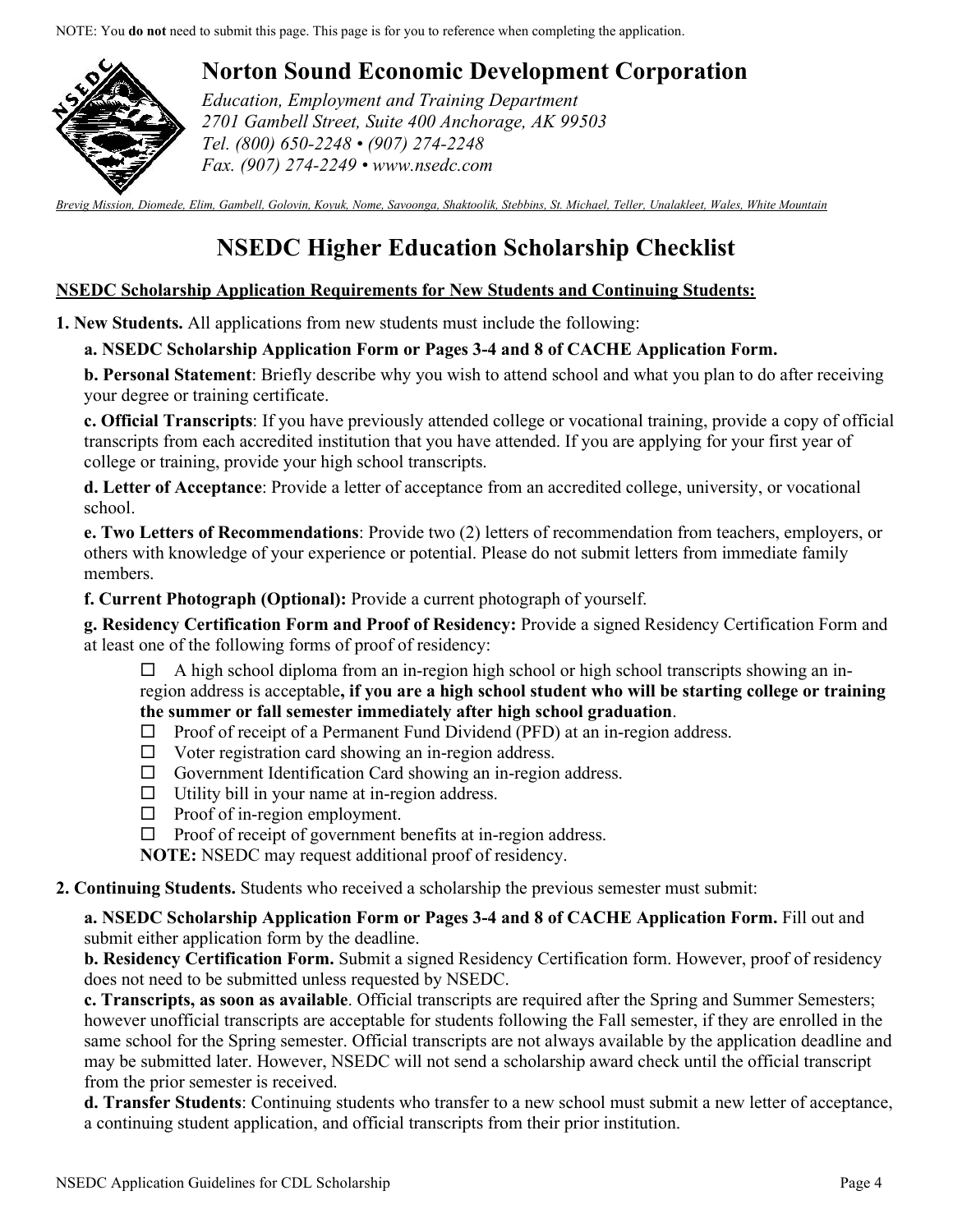

# **Norton Sound Economic Development Corporation**

*Education, Employment and Training Department 2701 Gambell Street, Suite 400 Anchorage, AK 99503 Tel. (800) 650-2248 • (907) 274-2248 Fax. (907) 274-2249 • www.nsedc.com* 

*Brevig Mission, Diomede, Elim, Gambell, Golovin, Koyuk, Nome, Savoonga, Shaktoolik, Stebbins, St. Michael, Teller, Unalakleet, Wales, White Mountain*

# **NSEDC Higher Education Scholarship Application**

## 1. **Personal Information**

| Name: $\frac{1}{\sqrt{1-\frac{1}{2}}}\left\vert \frac{1}{2}\right\vert$                                                                                                                                                        |                                                                                                                                                                                                                               |                           |                                | Date of Birth: 2008       |
|--------------------------------------------------------------------------------------------------------------------------------------------------------------------------------------------------------------------------------|-------------------------------------------------------------------------------------------------------------------------------------------------------------------------------------------------------------------------------|---------------------------|--------------------------------|---------------------------|
|                                                                                                                                                                                                                                |                                                                                                                                                                                                                               |                           |                                | Student Identification #: |
|                                                                                                                                                                                                                                |                                                                                                                                                                                                                               |                           |                                |                           |
| <b>Permanent Home Address:</b><br><u> 1989 - Johann Stein, mars an deus Amerikaansk kommunister (* 1958)</u>                                                                                                                   |                                                                                                                                                                                                                               |                           |                                | Address While at School:  |
| the control of the control of the control of the control of the control of the control of the control of the control of the control of the control of the control of the control of the control of the control of the control  |                                                                                                                                                                                                                               |                           |                                |                           |
| 2. School Information                                                                                                                                                                                                          |                                                                                                                                                                                                                               |                           |                                |                           |
| College or vocational school you plan to attend:                                                                                                                                                                               |                                                                                                                                                                                                                               |                           |                                |                           |
| Name:                                                                                                                                                                                                                          |                                                                                                                                                                                                                               |                           |                                |                           |
|                                                                                                                                                                                                                                |                                                                                                                                                                                                                               |                           |                                |                           |
| the contract of the contract of the contract of the contract of the contract of the contract of the contract of<br>Previously attended college or vocational school:                                                           |                                                                                                                                                                                                                               |                           |                                |                           |
| Name: Name and the set of the set of the set of the set of the set of the set of the set of the set of the set of the set of the set of the set of the set of the set of the set of the set of the set of the set of the set o | the control of the control of the control of the control of the control of the control of the control of the control of the control of the control of the control of the control of the control of the control of the control |                           |                                |                           |
| Term Applying for (please state year):                                                                                                                                                                                         |                                                                                                                                                                                                                               |                           |                                |                           |
| Spring                                                                                                                                                                                                                         | Summer                                                                                                                                                                                                                        |                           | Fall Fall                      | Vocational                |
| <b>Class Status:</b>                                                                                                                                                                                                           |                                                                                                                                                                                                                               |                           |                                |                           |
| Freshman (0-29 credits)                                                                                                                                                                                                        |                                                                                                                                                                                                                               | Sophomore (30-59 credits) |                                | Junior (60-94 credits)    |
| Senior (95+ credits)                                                                                                                                                                                                           | Graduate                                                                                                                                                                                                                      |                           |                                | Other/Vocational          |
| First day of class instruction:                                                                                                                                                                                                |                                                                                                                                                                                                                               |                           | Last day of class instruction: |                           |
| Major/field of study:                                                                                                                                                                                                          |                                                                                                                                                                                                                               |                           | Total credits enrolled for:    |                           |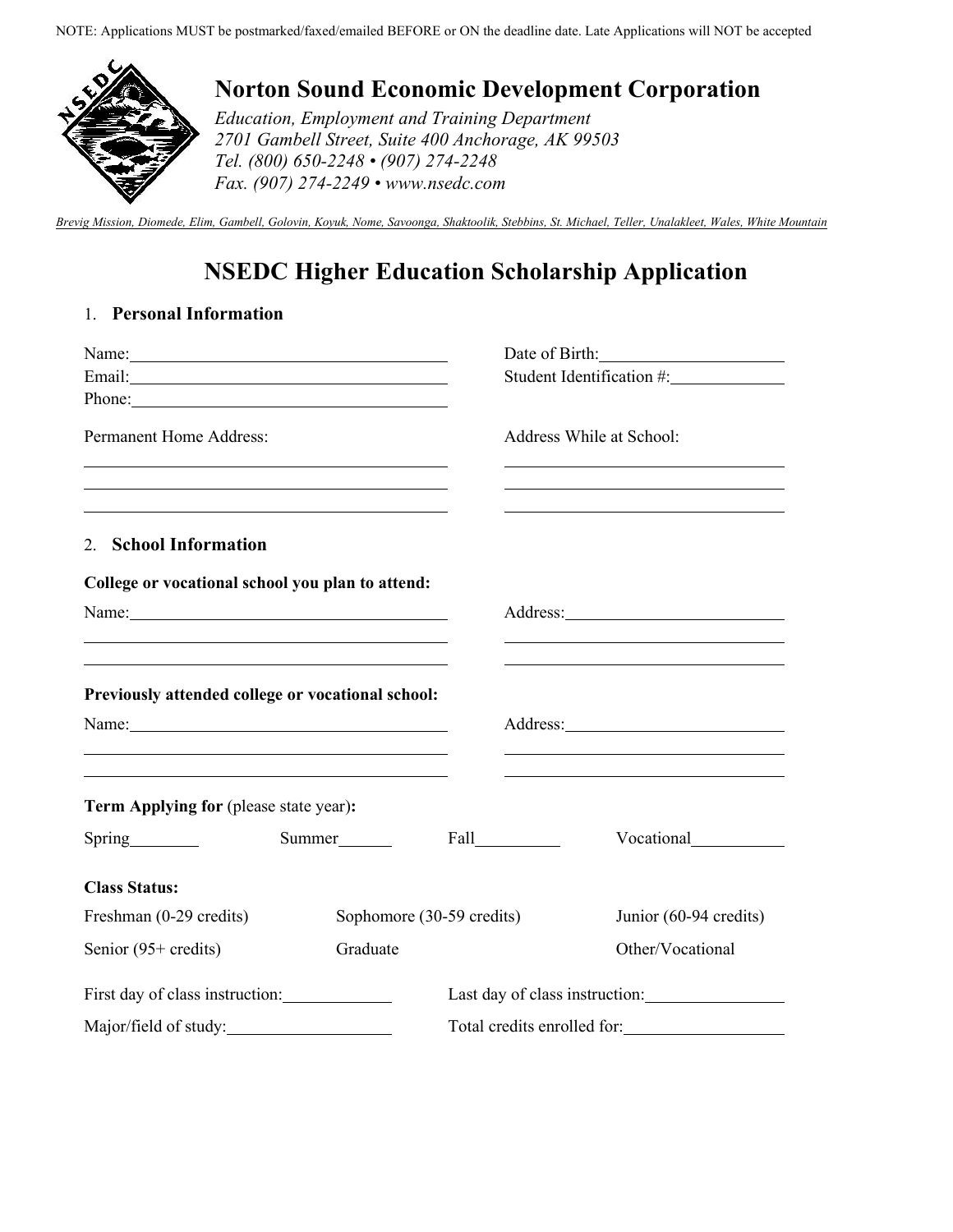### 3. **Financial Information**

| <b>RESOURCES</b>                             | <b>AMOUNT</b> | <b>EXPENSES</b>                          | <b>AMOUNT</b> |
|----------------------------------------------|---------------|------------------------------------------|---------------|
| (please list specific amounts)               |               | (please list specific amounts)           |               |
| Beringia Settlement Trust                    |               | Tuition                                  |               |
| $\Box$ SNC Trust $\Box$ Sitnasuak Foundation |               | Fees                                     |               |
| Kawerak                                      |               | <b>Books</b>                             |               |
| Norton Sound Economic Development            |               | <b>Supplies</b>                          |               |
| Corp.                                        |               |                                          |               |
| Norton Sound Health Corporation              |               | Meals                                    |               |
| Nome Eskimo Community                        |               | Room/Rent                                |               |
| Regional/Village Corporation (specify):      |               | Transportation (includes airfare to/from |               |
|                                              |               | school)                                  |               |
| College Scholarships (academic, athletic)    |               | Miscellaneous                            |               |
| National Guard/Military Benefits             |               | <b>EXPENSE TOTALS (required)</b>         |               |
| State of Alaska Dept. of Labor               |               |                                          |               |
| <b>FAFSA/Pell Grant</b>                      |               | <b>TOTAL AMOUNT NEEDED</b>               |               |
|                                              |               | <i>(Resource minus Expenses)</i>         |               |
| Loans (specify):                             |               |                                          |               |
| Other (specify):                             |               |                                          |               |
| Employment (during school/training)          |               |                                          |               |
| <b>RESOURCES TOTALS (required)</b>           |               |                                          |               |

### 4. **Personal Statement:**

Briefly describe why you wish to attend school and what you plan to do after receiving your degree or training certificate.

**Do you plan on returning to the Norton Sound region after college or vocational school?**

Yes (community): No: No: Uncertain:

### 5. **Statement of Understanding**

I hereby attest that the information contained in this application is true, correct, and complete. The scholarship award(s) will be used to further my education for the program I have enrolled in. I understand that funds must be applied towards tuition, registration fees, books, and campus related room and/or board expenses, and that any unspent funds will be returned unless otherwise allowed by the organization. I further understand that upon completion of the term for which I received scholarships I will submit the MyCache application, supporting documents, and **official** or **verified unofficial transcript** to **each scholarship** I am applying for by the appropriate deadline. I give permission to each organization in the MyCache group to publish my name, photo, school information, or other information I provide for any reports, press releases, or publications. I give permission to each organization to share my information and documents internally and with each other to be contacted for recruitment for potential internships, job opportunities, or trainings.

(REQUIRED)